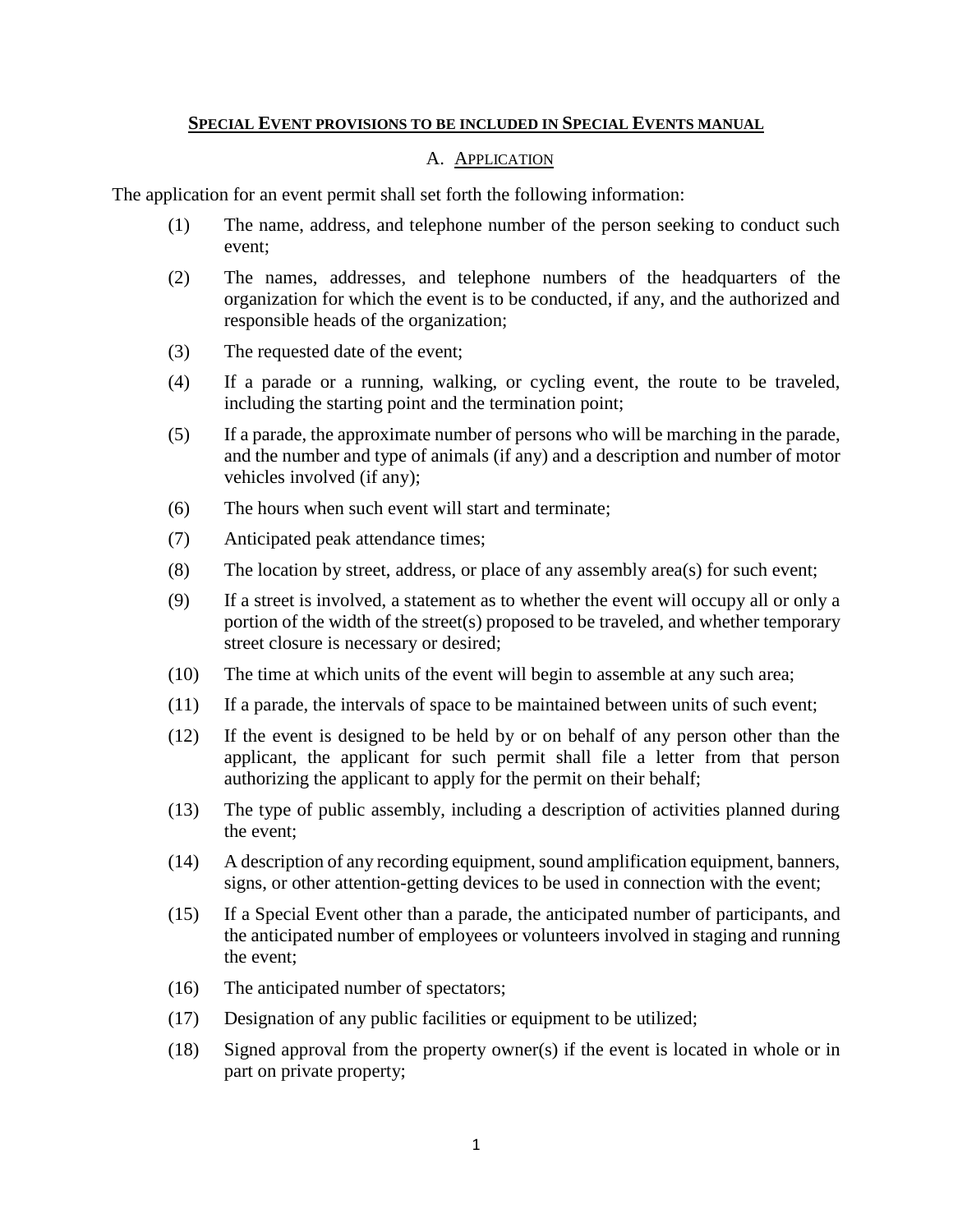- (19) Proposed location of portable restrooms, if required. Generally, such facilities shall be placed so that the doors face away from the street;
- (20) Temporary and mobile food vending operations, if proposed, shall comply with Code of Ordinances, Article 10.03: Food Service and Food Products;
- (21) Fireworks, if proposed, shall comply with Code of Ordinances, Article 8.02: Fireworks; and
- (22) Any additional information that the assistant city manager or authorized designee finds reasonably necessary to make a fair determination as to whether a permit should be issued.

## B. NOTIFICATION TO OTHER OFFICIALS

Upon the filing of a special event permit, the assistant city manager or authorized designee shall send a copy thereof to the following for review and comment:

- (1) The director of each city department;
- (2) Lake Travis Fire and Rescue.

# C. CONTENTS OF PERMIT

Each event permit shall state the following information:

- (1) Purpose and name of the event;
- (2) Name(s) and contact information of person(s) responsible for conducting the event;
- (3) Starting and approximate ending time;
- (4) If a parade is involved, the maximum and minimum speed of parade units, maximum and minimum intervals of space to be maintained between parade units, portions of the streets that may be occupied by the event, and the maximum length of the parade in miles or fractions thereof;
- (5) Any special conditions regarding particular events, number of animals, level of noise allowed, maximum number of persons allowed in any building at one time, insurance requirements, or other conditions specific to the event;
- (6) Authorization to use or restrictions on use of particular public property;
- (7) Such other information as the assistant city manager or authorized designee shall find necessary to the enforcement of the article.

#### D. OBLIGATIONS OF PERMITTEE

- (1) The event chairman or other person heading such activity shall carry the event permit upon his or her person during the conduct of the event.
- (2) Prior to the issuance of a permit, the applicant shall be required to file with the assistant city manager or authorized designee security in an amount which will cover the estimated costs of barricading, policing (including but not limited to, all